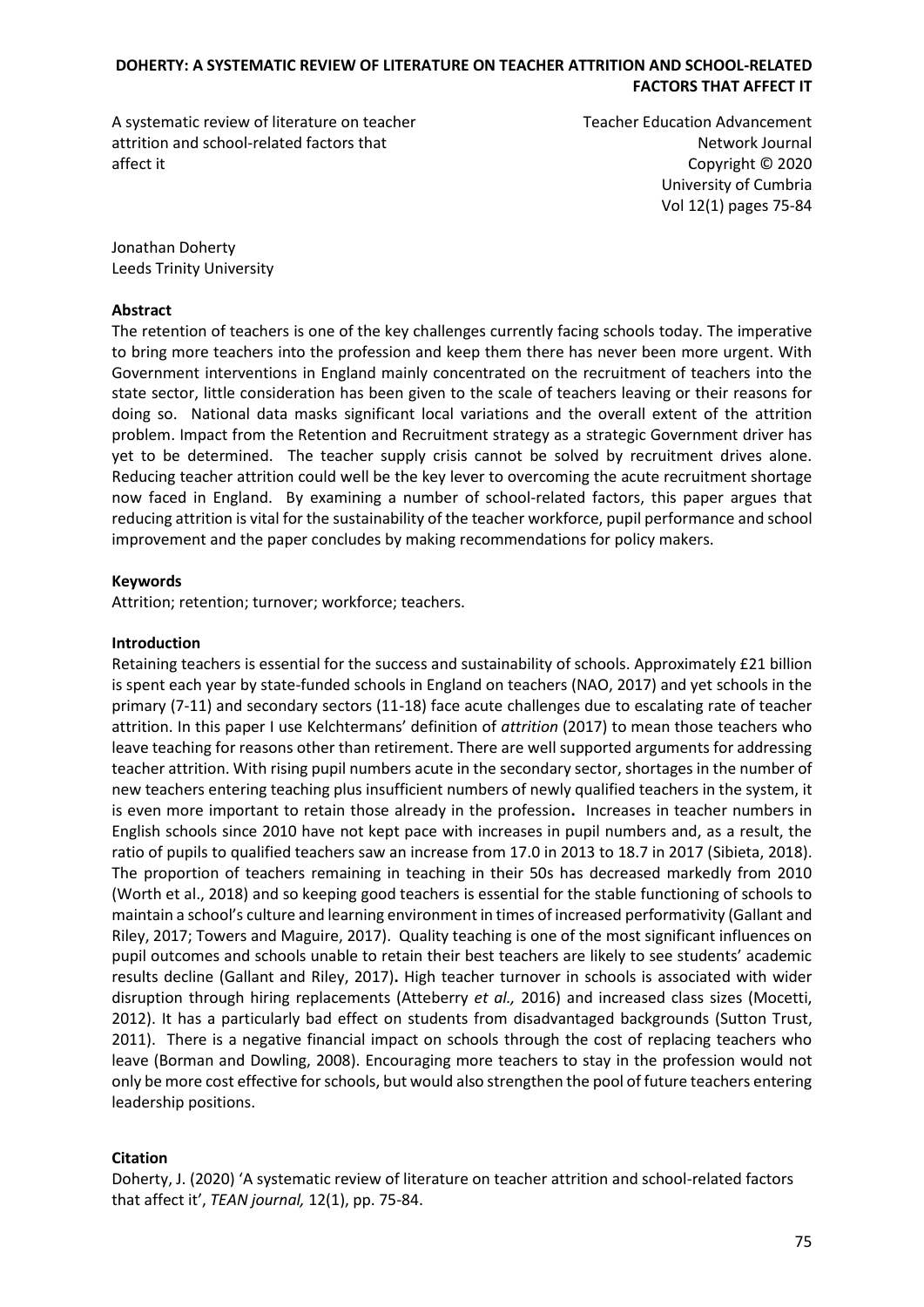### **Scale and scope of the issue**

Retaining teachers is an international challenge and one that is escalating fast. Empirical studies in the USA (Sutcher *et al.,* 2016); Australia (Buchanan *et al.*, 2018); Canada (Fantilli and McDougall, (2009); Finland (Heikkinen *et al.,* 2012) and Sweden (Linqvist *et al*., 2014) echo that the issue is not one of recruitment, but of retention.

In England, the numbers of working-age teachers leaving teaching each year have been increasing since 2010. Attrition rates rose from 8 to 9 per cent in primary schools and from 9 to 10 per cent in secondary schools in the period between 2011 and 2017. They rose even faster in this period in special schools, with figures up to 11 per cent. In 2017 the number of teachers leaving the profession was higher than the number entering it for the first time. 400 more full-time teachers left the profession than joined. The number of full-time qualified teachers recorded as leaving the state funded sector for reasons other than retirement was 35,800. This has been an annual increase from 2011 (DfE, 2018a) and higher than the Police and similar to Nursing (Hillary *et al*., 2018). Stabilising numbers across school phases and types, subjects and diverse geographical areas is complex. The inadequacy of the Teacher Supply Model is obvious. This is the statistical model used by the DfE to estimate the number of trainee teachers required in England in each subject and age phase for one year. The Government accepts they still do not know enough about why so many teachers are leaving before retirement age (NAO, 2017). Scoping studies exploring the drivers behind teacher retention in England have been carried out by the Department for Education (DfE) in a series of commissioned research to identify causes.

| Analysis of teacher<br>supply, retention and<br>mobility (May 2017) | Analysis of school and<br>teacher level factors<br>relating to teacher<br>supply (September<br>2017) | Analysis of teacher<br>supply, retention and<br>mobility (February<br>2018) | Analysis of teacher<br>supply, retention and<br>mobility (September<br>2018) |
|---------------------------------------------------------------------|------------------------------------------------------------------------------------------------------|-----------------------------------------------------------------------------|------------------------------------------------------------------------------|
| <b>Teachers with</b>                                                | There are a wide                                                                                     | 70% of teachers were                                                        | Approximately 20,000                                                         |
| permanent contracts                                                 | range of factors that                                                                                | found to stay within                                                        | teachers return to                                                           |
| have higher retention                                               | influence teachers'                                                                                  | commuting distance                                                          | teaching each year,                                                          |
| rates, both in school                                               | and schools' decisions                                                                               | when changing                                                               | with around 60%                                                              |
| and in the system                                                   | relating to teacher                                                                                  | schools                                                                     | having permanent                                                             |
| generally                                                           | supply                                                                                               |                                                                             | contracts compared to                                                        |
|                                                                     |                                                                                                      |                                                                             | around 95% of the                                                            |
|                                                                     |                                                                                                      |                                                                             | remaining workforce.                                                         |
|                                                                     |                                                                                                      |                                                                             | Returners are also less                                                      |
|                                                                     |                                                                                                      |                                                                             | likely to work full-time                                                     |
| <b>Retention rates</b>                                              | The decision to leave                                                                                | Analysis of teacher                                                         | Most secondary                                                               |
| increase with age and                                               | teaching is a complex                                                                                | supply in relation to                                                       | teachers classed as                                                          |
| experience, and are                                                 | one influenced by                                                                                    | the extent of regional                                                      | inactive who return do                                                       |
| higher outside London                                               | numerous factors, but                                                                                | <b>ITT provision</b>                                                        | so within the first few                                                      |
| and in schools rated                                                | workload and                                                                                         | suggested that in                                                           | years of leaving                                                             |
| 'Good' or                                                           | accountability                                                                                       | some regions the                                                            | (24% of males and                                                            |
| 'Outstanding' by                                                    | pressure, wanting a                                                                                  | scale of ITT provision                                                      | 31% of females return                                                        |
| Ofsted                                                              | change, the school                                                                                   | seems lower than                                                            | within 5 years). the                                                         |
|                                                                     | situation                                                                                            | demand. Conversely,                                                         | likelihood of returning                                                      |
|                                                                     |                                                                                                      | in some areas the                                                           | reduces with each                                                            |
|                                                                     |                                                                                                      | analysis indicated that                                                     | passing year                                                                 |

Key findings from the analyses are presented below and indicate a range of factors influence the high attrition rates in English schools.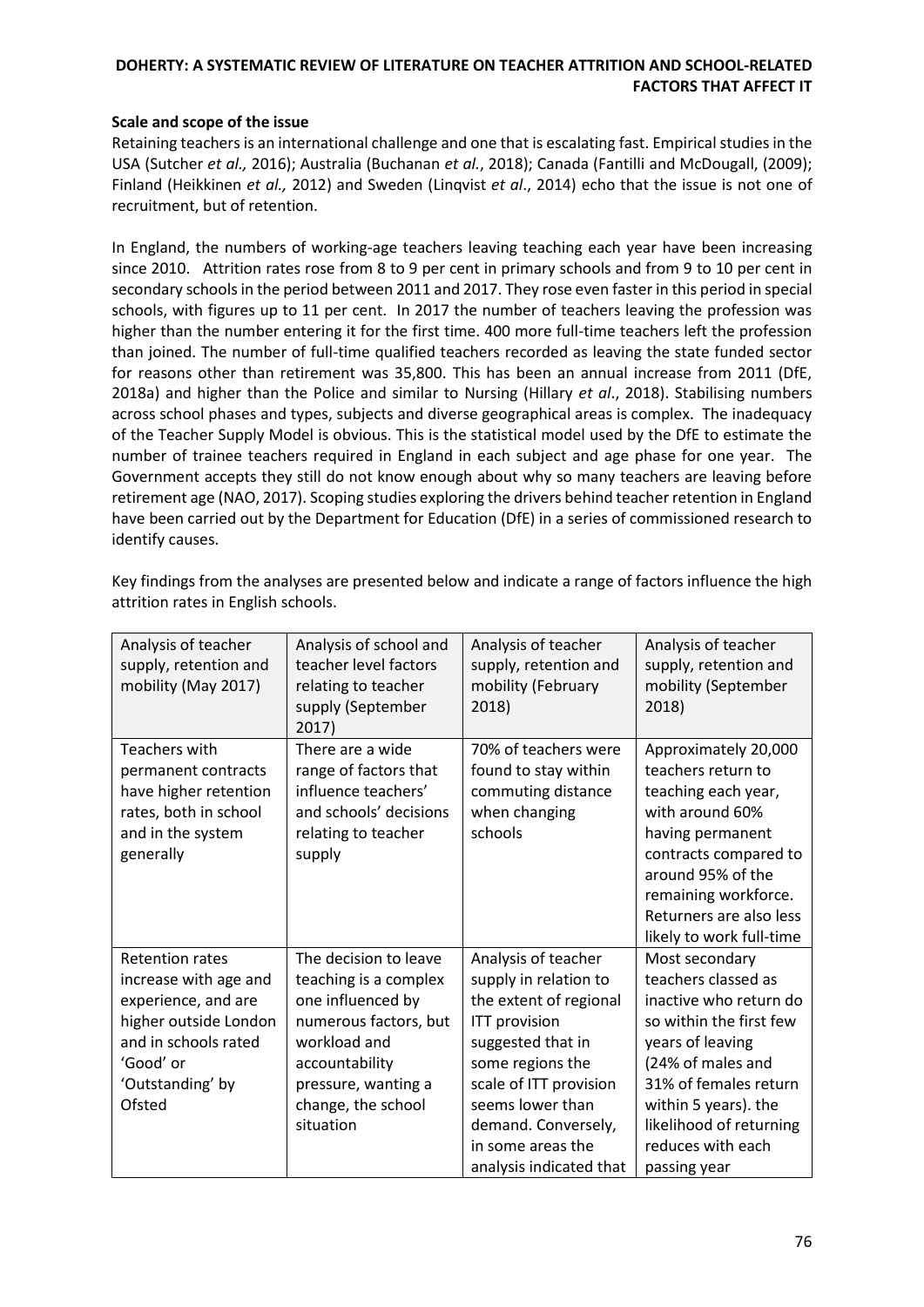|                                                                                                                                    | and salary                                                                                                                         | demand appears was   |                                                                                                                                                                                |
|------------------------------------------------------------------------------------------------------------------------------------|------------------------------------------------------------------------------------------------------------------------------------|----------------------|--------------------------------------------------------------------------------------------------------------------------------------------------------------------------------|
|                                                                                                                                    | considerations are                                                                                                                 | higher than required |                                                                                                                                                                                |
|                                                                                                                                    | important to teachers                                                                                                              | to meet local needs  |                                                                                                                                                                                |
| Deprivation does not<br>seem to be a major<br>driver of in-system<br>retention once other<br>characteristics are<br>controlled for | Workload,<br>government policy<br>and lack of support<br>from leadership were<br>cited as the three<br>main reasons for<br>leaving |                      | The five year retention<br>rate of female NQTs<br>was 5 percentage<br>points higher than for<br>male NQTs. It was also<br>higher among those<br>under 30                       |
| Full-time teachers are<br>less likely to leave the<br>system than part-time<br>teachers, but are<br>more likely to move<br>schools |                                                                                                                                    |                      | The overall number of<br>leavers remained<br>stable, but most EBacc<br>subjects had seen an<br>increase in leavers,<br>with the largest<br>increases in Maths<br>and Geography |
| Holding a more senior<br>post in a school is<br>associated with higher<br>in-system retention                                      |                                                                                                                                    |                      | In secondary schools,<br>more teachers left<br>than joined in every<br>subject in 2017,<br>except for Maths and<br>Physics                                                     |

**Figure 1.** Department for Education analyses of teacher supply and retention 2010-2017 (Sources: DfE, 2017a, b, c; DfE, 2018 b,c).

Clearly, there are many factors impacting upon teacher retention and it is a complex phenomenon. What is apparent is that common themes occur and re-occur. The issue of retention has been identified since 2010 and known by the Government. It reflects consistency of message, but not consistency of action to address the problem with urgency or commitment. The evidence in Table 1 shows that where there is permanency of contract, there is less mobility and more stability. There is fluctuation in secondary subjects and regional variance across primary and secondary schools and the types of schools. Schools with higher Ofsted ratings retain more teachers and those in more senior positions are retained longer. Early career teachers are the most vulnerable group in the profession and this is supported, and updated by other evidence in the literature.

*Early career teachers.* Attrition is most acute for teachers in their first five years (Hoigaard et al., 2012; Struyven and Vanthournout, 2014**)**. 20 per cent of new teachers leave within their first 2 years of teaching and 33 per cent leave within their first 5 years in schools in England (Foster, 2019). Around a quarter of newly qualified teachers joining state-funded schools leave in four years (DfE, 2018a). Early career teachers make the decision to leave the profession quickly, typically within three months of when they first consider leaving. By contrast, more experienced teachers are more likely to consider their decision over one to two years (DfE, 2018b). Attrition rates are higher for early career teachers of secondary phase subjects of Maths, Science and Modern Languages (Worth and De Lazzari, 2017). Inexperienced teachers need greater support during the first few years of their career to support their retention (Walker *et al.*, 2019). Early career teachers' sense of self- efficacy is strongly linked to the level of support they receive in school (McIntyre and Hobson, 2016; Spencer *et al.,* 2018). More emotional support is a common reported need and a supportive school culture is critical for their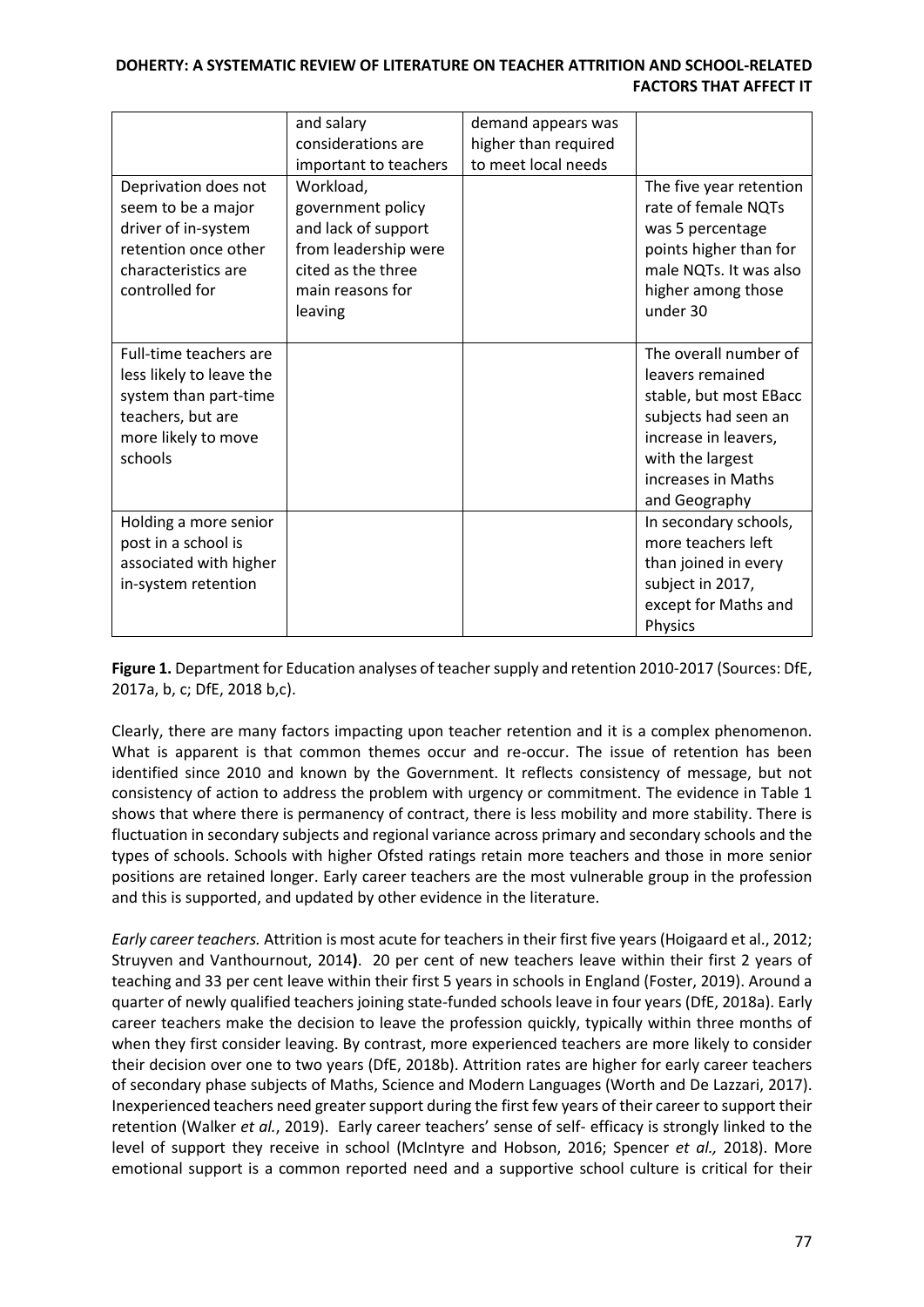success and retention in the profession. The Government's Early Career Framework (DfE, 2019b) is a strategic response to meeting the needs of early career teachers and retaining them but its impact on retention is still to be evaluated and determined.

Part-time teachers are more likely to leave the profession than teachers in full-time employment. Retaining such teachers would keep their expertise in the profession and reduce the risk of losing them permanently (Worth *et al*., 2018). The situation in secondary schools is particularly acute. The leaving rate among part-time teachers in secondary schools (18 per cent in 2016) is considerably higher than among full-time secondary teachers (11 per cent) and is also higher than part-time teachers in primary schools at 14 per cent.

There is an increased trajectory of leavers in all *secondary school subjects* that adds substantially to the retention figures. Modern Foreign Language (MFL) and science teachers are the most likely to exit, while humanities teachers are the least likely to leave. *Multi-academy trusts (MATs*) are now an integral feature of England's school landscape. They can, in theory, take a more strategic and flexible approach to recruitment and retention. MATs tend to have a higher than average rate of teachers both leaving the profession and moving school when compared to other schools and reasons suggested for this are stronger models of performance management and school improvement, and the ability to act quickly to remove teachers they identify as underperforming (Worth, 2017). *Ofsted rating.* The rate leaving the profession is highest in schools rated by the school's inspectorate Ofsted as requiring improvement. Being rated 'Requires Improvement' (RI) appears to have a greater negative association with retention rates (Sims, 2016). Dissatisfied teachers may wish to move to better-performing schools, while leaders of schools that are rated Inadequate will be under pressure to replace poorly performing teachers. Schools in *areas of disadvantage* and those with a high percentage of minority students face higher levels of teacher attrition (Borman and Dowling 2008; Kooy, 2015; Sellen, 2016*).*

#### **When teachers leave, where are they going to?**

There has been a slight increase in the number of returners to teaching since 2011. Around a third of teachers who leave the teaching profession return over the next five years (Worth *et al*., 2018)**.** 2015 data showed there were 243,900 qualified teachers aged under 60 who were out of service, but had previously worked as a teacher in the state-sector (DfE, 2017a). Seven per cent of them (17,230) entered teaching as returners in 2016, representing 3.3 per cent of the full-time teacher workforce. Destination statistics show that a reasonable number of teachers who left teaching remain in education. More than half of teachers who leave and do not retire take up a job in the wider education sector (Worth *et al.*, 2015), taking up roles such as education officers or inspectors. Some work in private schools and others take up positions as non-teaching assistants. Almost 3 in 10 leave the UK labour force altogether. Small numbers leave for further study or work abroad and some not in employment leave for caring or maternity reasons.

What is clear from those teachers who return that many retain a deep commitment for the profession after leaving. This then is something of a curate's egg with implications for policy-makers and for school leaders. Teachers stop being teachers not because they want to change direction completely, but because there is something about teaching in particular, that is not sustainable for them. There are inevitable personal factors influencing decisions to leave teaching, like motivation, resilience and family circumstances but these are beyond the scope of this paper. I turn attention now to identify and discuss school characteristics which influence teacher attrition.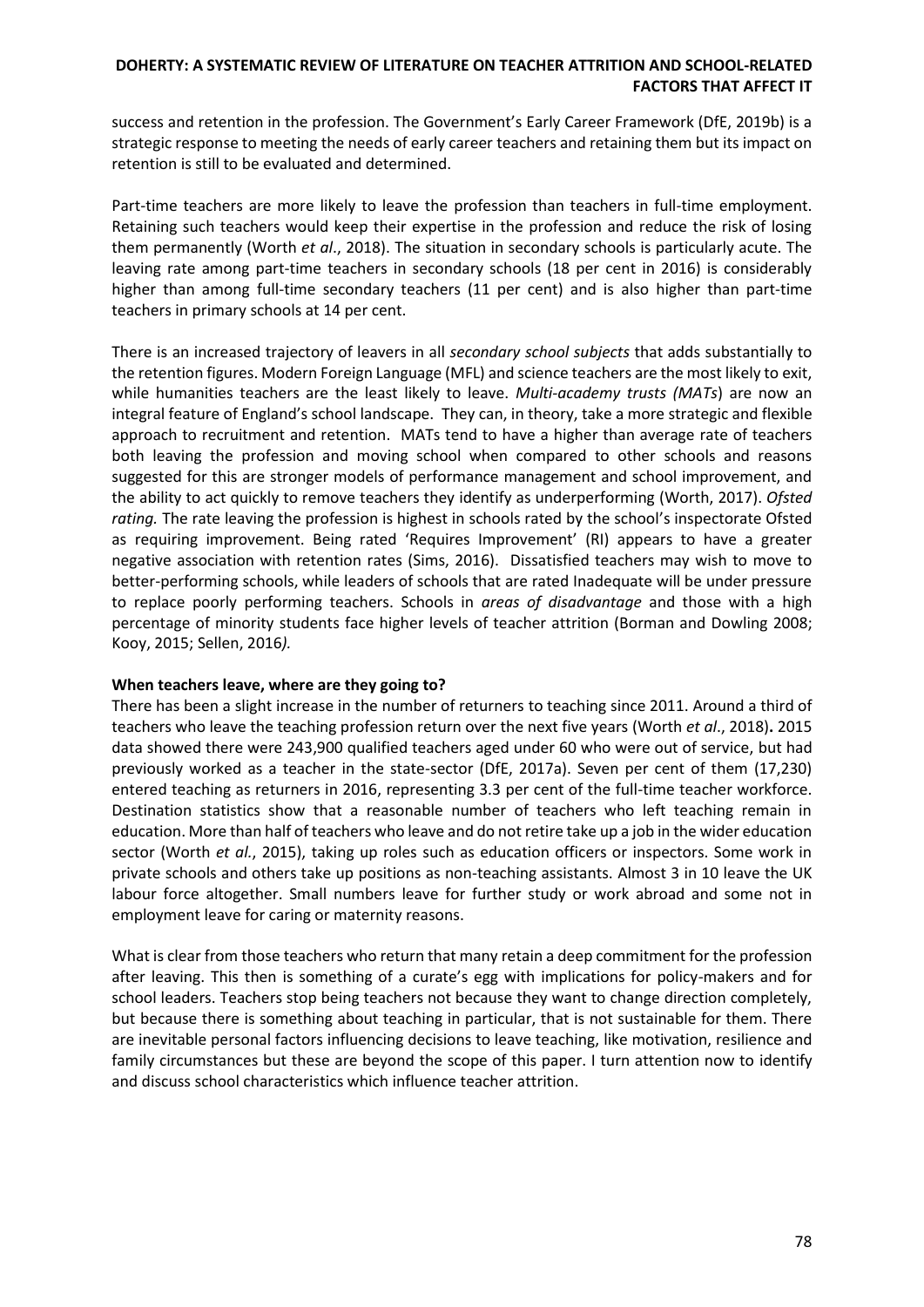## **School-based factors affecting attrition**

#### *Workload*

Workload is the crucial factor influencing teachers' decisions to leave the profession and the greatest threat to retention (Worth *et al.,* 2018). An unmanageable workload is the most consistently cited reason teachers give for leaving teaching (DfE, 2018d). Constant changes to curriculum, more time spent on assessment and greater accountability through inspection cycles have steadily increased workload pressures on teachers steadily over years. Addressing the issue of workload is identified as a priority for the Government in the new Recruitment and Retention Strategy (2019a) because of the connection with job satisfaction. A reduction in workload would reduce teachers' average working hours, increase their job satisfaction and improve retention rates (Sims, 2017). It is imperative that the new Strategy tackles this acute issue and results in a reduction in workload for teachers in all age phases.

Teachers in England work longer hours than teachers in most other OECD countries; an average of 48.2 hours per week. Working long hours in teaching is often accepted as normal culture in England: half of full-time teachers work between 40 and 58 hours, and a fifth of teachers report working in excess of 60 hours per week. This is 19 per cent more than in other countries (Sellen, 2016). Teachers who are unable or unwilling to work long hours to keep up with the high workload find their workload becomes unmanageable and are more likely to leave the profession. Indeed, recent research has highlighted that many teachers say that their "level of workload was only manageable because of the long hours that they worked" (DfE, 2018d).The issue, however, is not the number of hours teachers work. The OECD's study in 2013 (Sims, 2017) found that the number of hours worked did not significantly affect job satisfaction, but teachers who reported their workload as 'unmanageable' had lower levels of job satisfaction. How teachers feel about the control they have over their work is critical. Teachers increasingly respond to constant top-down changes and have little control over this situation (Kelchtermans, 2017) which increases stress levels. Sellen (2016) found that teachers who were graded 'Outstanding' and those who felt supported professionally were more likely to feel their workload was under their control and express satisfaction with their job.

#### *Financial compensation*

Perhaps unsurprisingly, financial compensation is not the prime reason for leaving teaching. Teachers do not come into teaching for the pay it offers, neither are they entirely motivated by it (Smithers and Robinson, 2003). Anecdotal evidence suggests there are more altruistic reasons for entering and staying in the profession such as making a difference to students' lives. Greater job satisfaction, reduction in working hours and more opportunities for flexible working are more important than money (Bamford and Worth, 2017). In their meta-analysis of the relationship between pay and job satisfaction, Judge *et al*., (2010) confirm this. Their study found that a sense of worth and professional self-efficacy were more important to teachers than financial reward.

From the figures presented in this paper, it is not unreasonable to assume that teaching may not be an attractive career for many graduates. New graduates can be discouraged from teaching, as their peers may have higher status jobs elsewhere (Childs and Menter, 2013). Compared with other graduate professions, teachers' pay has been steadily declining (Dolton and Tsung-Ping, 2004). Since 2010, the average hourly pay for a teacher has fallen by 15 per cent. Teachers are not paid overtime and are in something of a cleft stick since the Government mandates that teachers will work "such reasonable additional hours as may be necessary to enable the effective discharge of the teacher's professional duties" (DfE 2017d, p.48). Financial recompense is a clear factor in the deterioration in recruitment and retention of teachers (Borman and Dowling 2008; Worth *et al*., 2015). Uplifts to close pay gaps,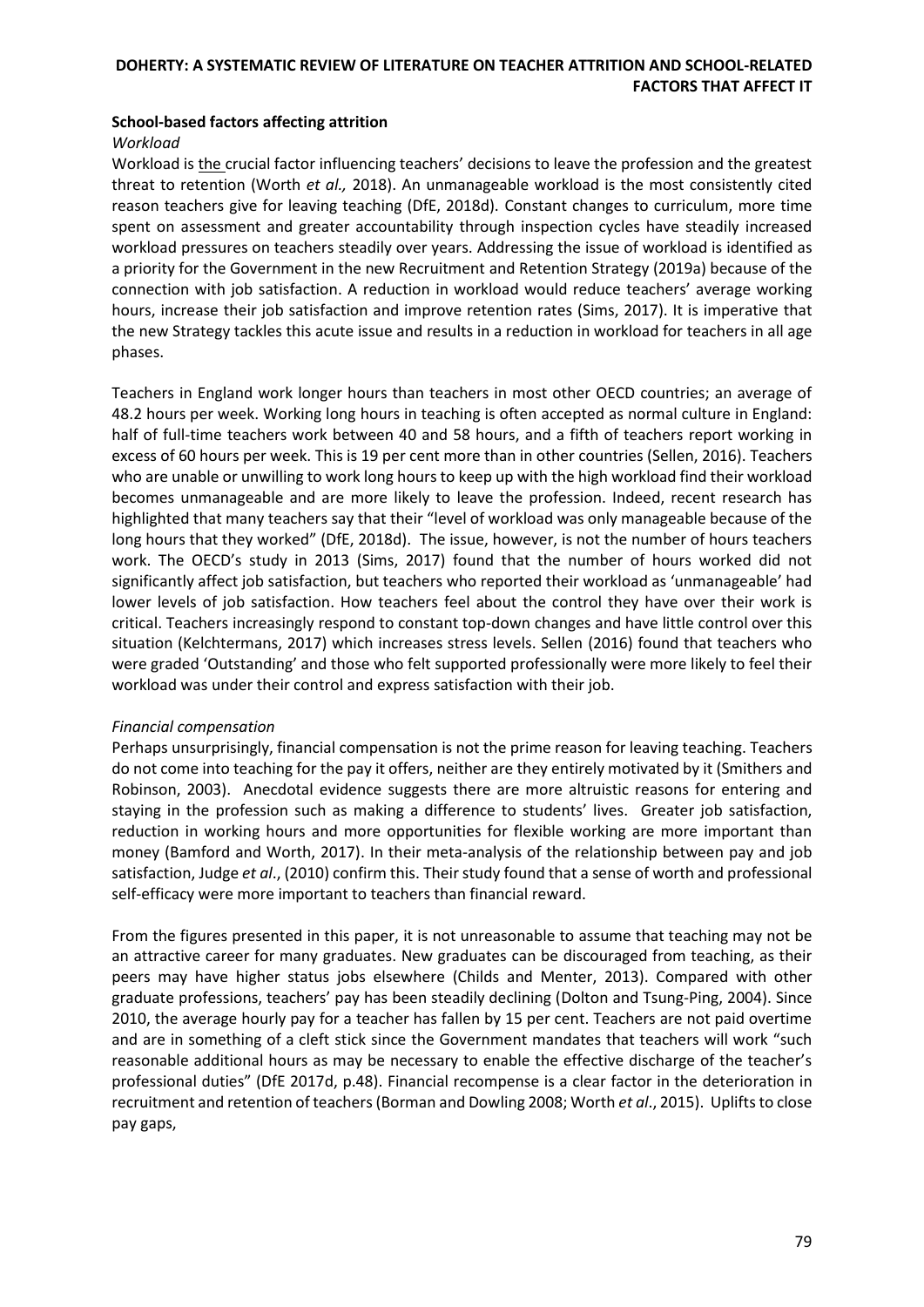with a priority to support early career teachers in particular, are certain to be welcomed by the profession. Recommendations like those made by the School Teachers' Review Body (2018) continue to support the argument that that a better pay system would help maintain the teacher workforce at all stages.

### *Working conditions*

The working conditions for teachers in schools are associated with high turnover and is supported internationally (Simon and Johnson 2015). Teachers stay in schools they like and where conditions suit them. Under these conditions, schools are supportive and stable places. They are likely to leave where colleagues, including school leaders are less supportive (Brown and Wynn, 2009) and their conditions increase stress levels (Goddard and O'Brien, 2006)**.** Supportive working conditions, effective leadership, opportunities for continued professional development (CPD) and support from experienced mentors can mitigate against teacher attrition. Cultures of mutual trust and respect in strong learning environments are essential for retention (Bryk *et a*l., 2010). Scutt (2019) has recently argued that a positive learning environment is one where there is respect and openness; where there are opportunities for peer collaboration and where teacher evaluation is focused on improving teaching quality. The stresses of teaching are increased considerably in less positive cultures where there is poor pupil behaviour, relationships with colleagues are strained, there is less investment in the development of staff or there is a 'micro-managing' culture.

Teachers need to feel professionally valued in the work and to have professional autonomy. Building recognition for their work and giving them greater autonomy is essential to retain them. Conversely, when teachers do not feel valued, it leads to feelings of disillusionment and dissatisfaction and them leaving the profession (Valtierra and Michalec, 2017). Findings from a large-scale quantitative study on teacher autonomy by Worth and Van den Brande (2020) indicate that autonomy is an important influence on teachers' job satisfaction and retention. Compared with other professions, teachers report having minimal control over their job. Teachers report lower levels of autonomy over what tasks they do, the order in which they carry out tasks, the pace at which they work and their working hours, compared to similar professionals. They reported low autonomy over assessment and feedback, pupil data collection and curriculum content in their phase or subject. Too many new teachers feel that they are unsupported in the profession and cite this as their reason for leaving (Gallant and Ripley, 2014). In contrast, those who received good mentoring during training felt more supported and more able to meet the challenges of teaching. Good mentoring in schools has shown a strong correlation with increased retention (Ingersoll and Strong, 2011; Struyven and Vanthournout, 2014) and is explicit in the Early Career Framework (2019b).

#### *Burnout*

Teaching is a 'people' profession, but one where the risk of job-related burnout is high. Increased job demands, pupil behaviour, poor working conditions, work relationships, role conflict and ambiguity, lack of autonomy, poor school ethos and lack of developmental opportunities lead to increased stress, and in turn to burnout (Harmsen *et al*., 2018). Changes are needed at policy level. The DfE has accepted recommendations of the Teacher Workload Advisory Group (2018) that said the "audit culture" in schools was causing anxiety and staff burnout without improving results. Strategies at school level to reduce teacher burnout include recognizing that the work environment can cause burnout. Failing to redress workload and workplace issues at a school level will only serve to exacerbate the symptoms. Developing a more positive workplace culture around mental health and implementing strategies such as establishing better communication and collaboration and work-life boundaries are urgently needed in schools.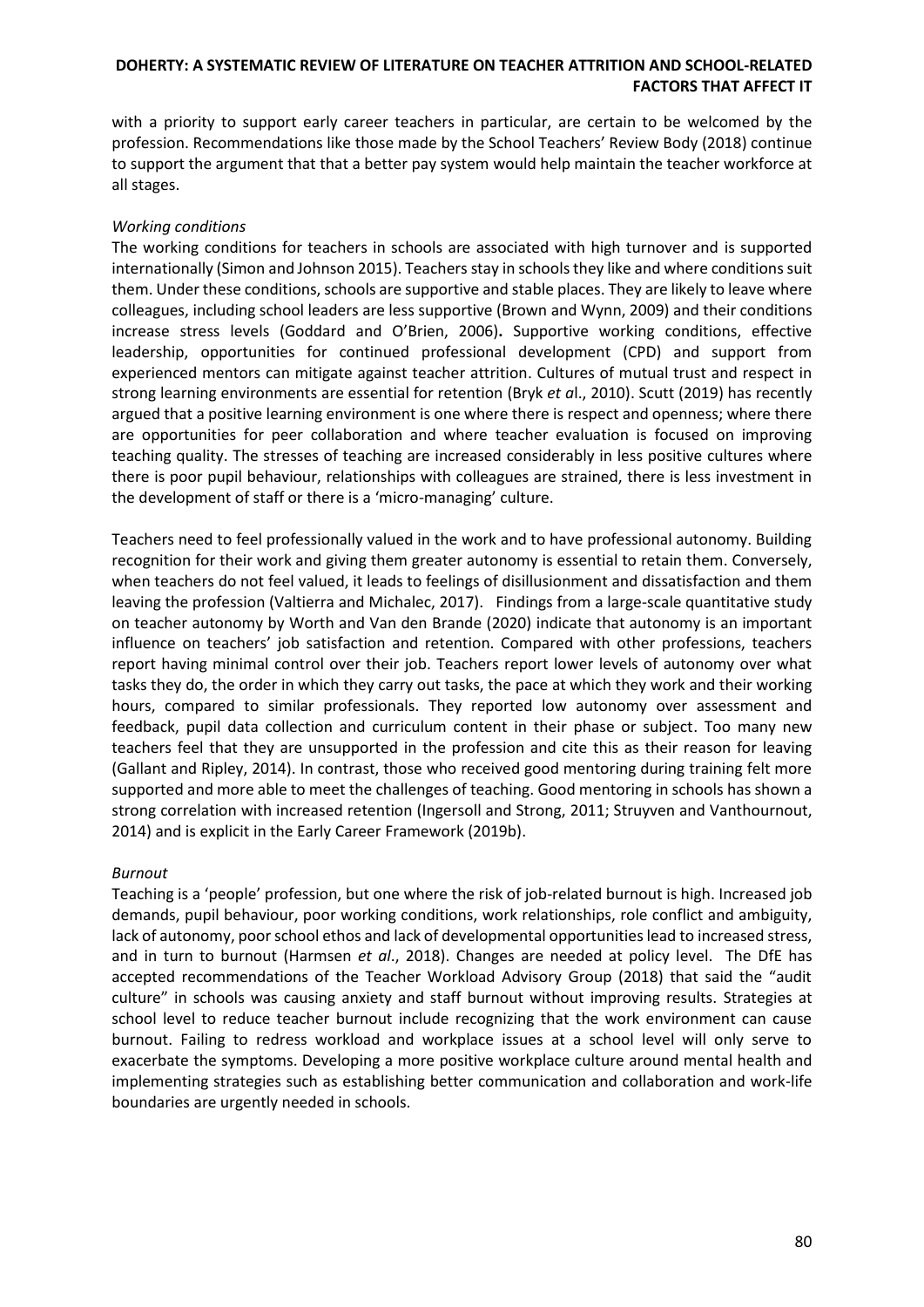#### *Leadership and continued professional development*

There is convincing evidence linking school leadership and teacher attrition (Newton, 2017; Player et al., 2017). Teachers remain in schools with inclusive leadership where they trust their leaders. Leaders' vision and the school culture they establish are key factors in whether teachers leave or remain. Senior leaders establish the ethos of a school as one of collaboration and enthusiasm or one of defeat and fear (Kooy, 2015). Investment in workforce development through high quality continued professional development (CPD) opportunities is essential. It is through professional learning that new skills and knowledge are gained. Authors such as. Furlong (2015) and McIntyre and Hobson (2016) continue to reinforce the characteristics of effective professional development and argue for coaching and mentoring, reflection and building communities of practice as successful ingredients of CPD. High quality CPD, as an entitlement for teachers at all stages of their careers, would be an effective strategy to combat teacher attrition rates.

### **What is being done and what can be done to reduce attrition? Recommendations**

Teacher recruitment and retention is a balancing act between attracting the best entrants to the profession and sustaining them through their careers. In the past, Government efforts have concentrated on the first of these, namely recruitment with too little attention paid to the evidence, both at home and internationally, to the numbers exiting teaching and the causal reasons behind these decisions. This paper has presented a review of much of this evidence. It has shown the reasons why teachers choose to leave as complex and multi-faceted. What we can be sure of, is that teacher attrition is a very real phenomenon, impacting teachers in every phase of our education system. It is now reaching crisis point. Figures presented have 'conveniently' masked the extent of the issue and the variations in schools across the country, where because of the numbers of teachers leaving, the education of pupils and the stability of schools are seriously compromised. Urgent action is needed in policy to address the issue in practice.

The Teacher Recruitment and Retention Strategy in 2019 in England, "represents an adjustment of focus" for the Government and recognises that greater attention must be given to ensuring that teachers stay in the profession (DfE, 2019a). It is one policy strategy that promised some hope. Encouragingly, it acknowledges that teacher supply is a combination of input and output: entry into the profession and the exodus from it. Within the Strategy the Early Career Framework (DfE, 2019b) contains a number of encouraging measures including an entitlement to a two-year package of structured training and support for early career teachers. This may help retention from 2022 onward as the first full cohort of teachers in training will have received this additional support.

More must be done than a Strategy document. In it, the Early Career Framework rightly targets early career teachers who are the most vulnerable group in the profession and have the highest attrition rates. The Government and Ofsted must do more to uplift the profession and raise its status. They must recognise that 'top down' changes to the school system including increased teacher accountability plays an important part in increasing teachers' workload and they must rein this back .Policy makers should consider 'capping' the number of hours teachers work outside of scheduled teaching time. Ofsted should provide greater clarity on its requirements to schools in this new Inspection framework and monitor teacher workload in subsequent school inspections. More notice should be taken of research findings on promoting teacher wellbeing. There is a good case for a salary supplement scheme in England being funded by the Department for Education and which is applicable to all teachers. A more rigorous independent review is needed of steps being taken to determine if schemes such as loan forgiveness programmes in shortage shortages, salary supplements and incentives in maths and science are retaining teachers in schools in deprived areas; the £5000 bonus payment to maths teachers who remain in the profession after three and five years with extra bonuses if they are teaching in target local authorities, are impacting on attrition rates. Greater part-time teaching and flexible working, especially in secondary schools should become the norm rather than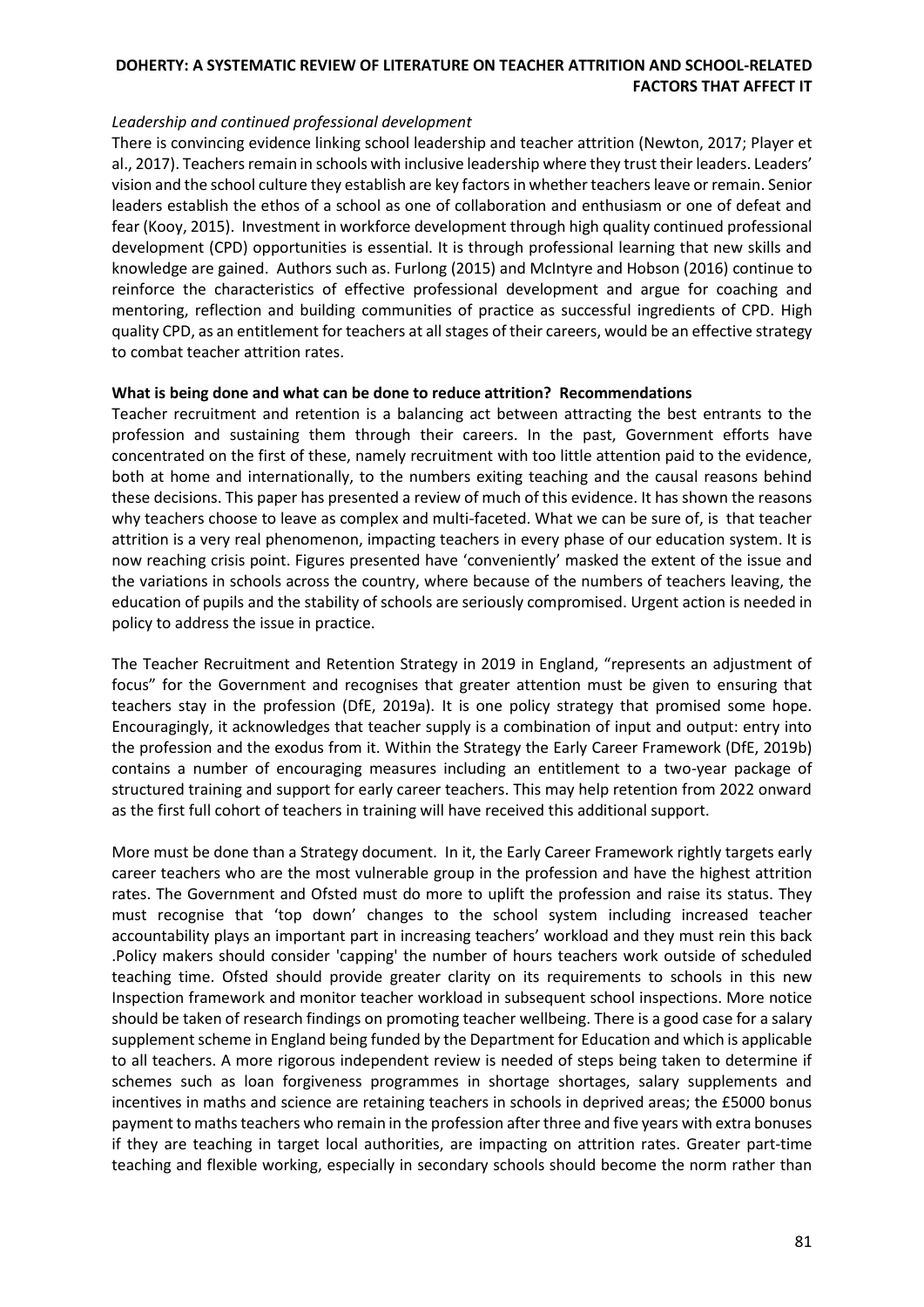the exception. Schools and senior leadership teams must take responsibility to ensure that working conditions reflect a positive culture where teachers in schools thrive and develop professionally. Collectively, with the focus on school factors, these recommendations may just help halt the sweeping tide of teachers leaving.

# **References**

- Atteberry, A., Loeb, S. and Wyckoff, J. (2016) 'Teacher Churning Reassignment Rates and Implications for Student Achievement', *Educational Evaluation and Policy Analysis*, 20(10), pp.1-28.
- Bamford, S. and Worth, J. (2017) *Teacher Retention and Turnover Research. Research Update 3: Is the Grass Greener Beyond Teaching?* Slough: NFER.
- Borman, G.D. and Dowling, N.M. (2008) 'Teacher attrition and retention: A meta-analytic and narrative review of the research', *Review of Educational Research*, 78 (3), pp.367-409.
- Brown K.M. and Wynn S.R, (2009) 'Finding, supporting, and keeping: The role of the principal in teacher retention issues', *Leadership and Policy in Schools,* 8(1), pp. 37–63.
- Bryk, A., Sebring, P.B., Allensworth, E., Luppescu, S. and Easton, J. (2010) *Organizing schools for improvement: Lessons from Chicago*. Chicago. IL: The University of Chicago Press.
- Buchanan, E., Sharp, C., Worth, J., Martin, K., Bamford, S. and Des Clayes, Z. (2018) *Evaluation of the Return to Teaching pilot programme: final report*. Slough: NFER. Available at: https://assets.publishing.service.gov.uk/government/uploads/system/uploads/attachment\_d ata/file/720366/Evaluation\_of\_the\_Return\_to\_Teaching\_pilot\_programme.pdf (Accessed: 2nd October, 2019).
- Childs, A., and Menter, I. (2013) 'Teacher Education in 21st Century England', *Revista Española De Educación Comparada, (*Spanish Journal of Comparative Education), 22, pp.93–116.
- Department for Education (2016a) *Local Analysis of Teacher Workforce: 2010 to 2015. Analysis of the teacher workforce in England in the academic years 2010 to 2015 across regions and geographic classifications*. London: DfE. Available at:

https://www.gov.uk/government/statistics/local-analysis-of-teacher-workforce-2010-to-2015 (Accessed: 28 July, 2019).

- Department for Education (2017a) *Teachers analysis compendium 1. An analysis of trends in teacher supply, retention and mobility in England between 2010 and 2015.* London: DfE.
- Department for Education (2017b) *Teachers analysis compendium 2. An analysis of sub-national variation in teacher supply and the factors that are used to explain this.* London: DfE.
- Department for Education (2017c) *School Workforce in England: November 2016*. (SFR 25/2017). London: DfE Available at: https://www.gov.uk/Government/statistics/school-workforce-inengland-november-2016 (Accessed: 10 October 2019).
- Department for Education (2018a) *School workforce in England.* Available at: <https://www.gov.uk/government/statistics/school-workforce-in-england-november-2017> (Accessed: 12 October, 2019).
- Department for Education (2018b) *Teachers analysis compendium 3. An analysis of employment and mobility within the state-sector teacher workforce*. London: DfE.
- Department for Education (2018c) *Teachers analysis compendium 4. An analysis of recruitment, retention and training within the state-sector teacher workforce*. London: DfE.
- DFE (2018d) Exploring Teacher Workload: Qualitative Research. CooperGibson Research. London: DfE. Available at: https://www.gov.uk/government/publications/exploring-teacher-workloadqualitative-research (Accessed: 25 July 2019).
- Department for Education (2019a) *Teacher Recruitment and Retention Strategy*. London: DfE. Available: https://www.gov.uk/government/publications/teacher-recruitment-and-retentionstrategy (Accessed: 13 March, 2020).
- Department for Education (2019b) *Early Career Framework*. London: DfE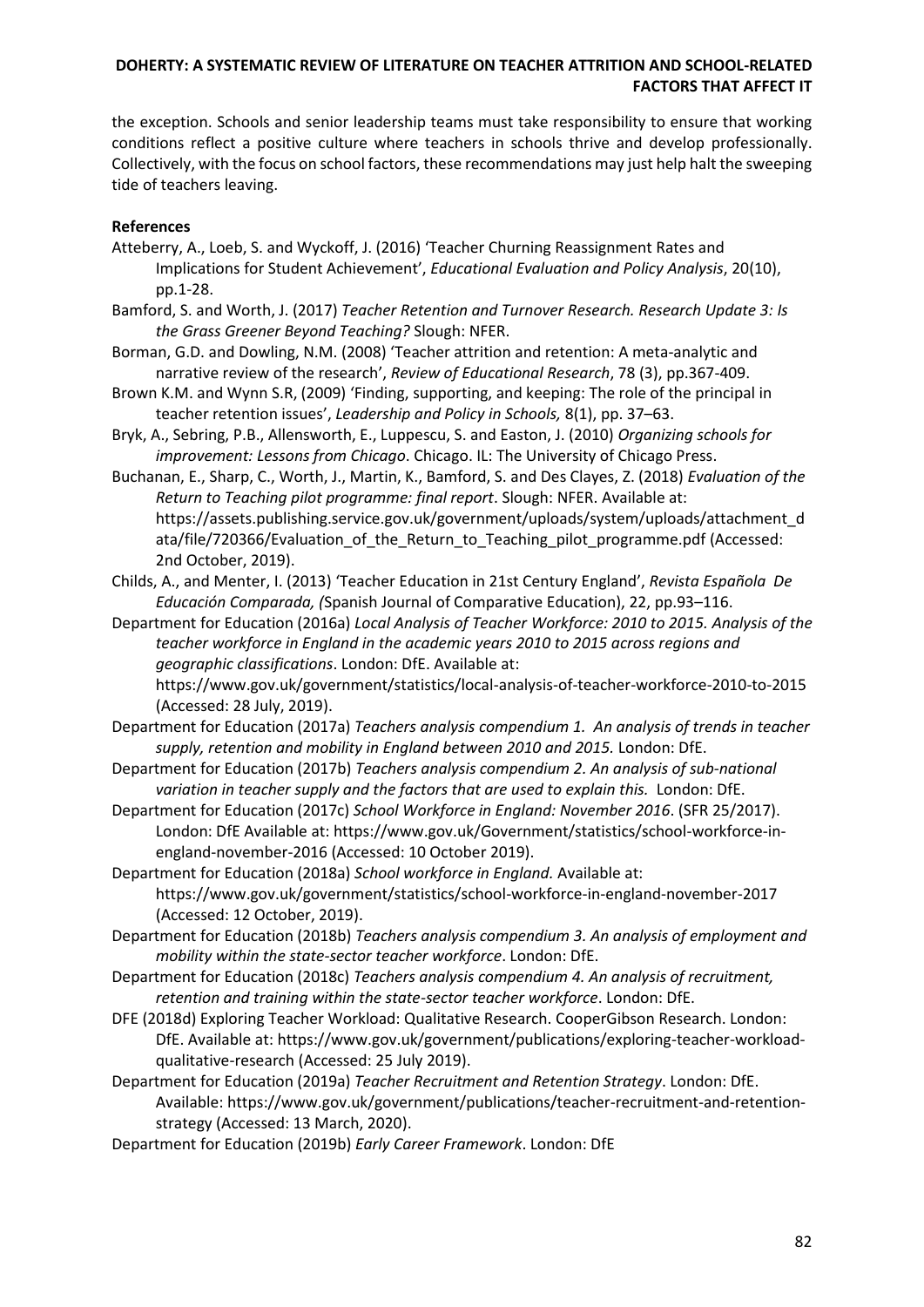- Dolton, P. and Tsung-Ping, C. (2004) The Rate of Return to Teaching: How does it compare to other Graduate Jobs? *National Institute Economic Review*, *Number 190.* London: SAGE Publications Ltd.
- Fantilli, R. and McDougall, D. (2009) 'A study of novice teachers: Challenges and supports in the first years', *Teaching and Teacher Education, 25*(6), pp. 814–825.
- Foster, D. (2019) House of Commons Library: Briefing Paper: Number 7222. *Teacher recruitment and retention in England.* London: UK Parliament.
- Furlong, J. (2015) *Teaching Tomorrow's Teachers: Options for the Future of Initial Teacher Education in Wales*. Cardiff: Welsh Government. Available at: http://gov.wales/docs/dcells/publications/150309-teaching-tomorrows-teachers-final.pdf (Accessed: 13 July, 2019).
- Gallant, A. and Ripley, P. (2014) 'Early career teacher attrition: new thoughts on an intractable Problem', *Teacher Development,* 18(4), pp. 562–580.
- Gallant, A. and Riley, P. (2017) 'Early career teacher attrition in Australia: inconvenient truths about new public management', *Teachers and Teaching*. DOI: 10.1080/13540602.2017.1358707.
- Goddard, R., O'Brien, P. and Goddard, M. (2006) 'Work environment predictors of beginning teachers', *British Educational Research Journal*, 32(6), pp. 857-874.
- Harmsen, R., Helms-Lorenz, M., Maulana, R. and van Veen, K. (2018) 'The relationship between beginning teachers' stress causes, stress responses, teaching behaviour and attrition', *Teachers and Teaching*, 24(6), pp. 626-643.
- Heikkinen, H. Jokinen,H. and Tynjälä, P. (2012) Teacher education and development as lifelong and lifewide learning, in Heikkinen, H. Jokinen, H. and Tynjälä, p. (eds.), *Peer-group mentoring for teacher development.* London: Routledge. pp. 3–30.
- Hillary, J., Andrade, J. and Worth, J. (2018) *Teacher Retention and Turnover Research. Research Update 4: How do teachers compare to nurses and police officers?* Slough: NFER.
- Hoigaard, R., Giske, R. and Sundsli, K. (2012) 'Newly qualified teachers' work engagement and teacher efficacy influences on job satisfaction, burnout, and the intention to quit', *European Journal of Teacher Education,* 35(3), pp. 347-357.
- Ingersoll, R. and Strong, M. (2011) 'The impact of induction and mentoring programs for beginning teachers: A critical review of the research', *Review of Educational Research,* 81(2), pp.201-233.
- Judge, T., Piccolo, R.F., Podsakoff, N.P., Shaw, J.C. and Rich, B. L. (2010) 'The relationship between pay and job satisfaction: A meta-analysis of the literature', *Journal of Vocational Behavior,* 77, pp.157–167.
- Kooy, M. (2015) *Review of handbook of Research on Teacher Education: Enduring Questions in Changing Contexts (3rd ed.),* by Marilyn Cochran-Smith, Sharon Feiman-Nemser, and D. John McIntyre (eds.) *Curriculum Inquiry*, 38(4), pp.439-443.
- Kelchtermans, G. (2017) 'Should I stay or should I go?': unpacking teacher attrition/retention as an educational issue', *Teachers and Teaching*, 23(8), pp. 961-977.
- Linqvist, P. Nordanger, U.K. and Carlsson, R. (2014) 'Teacher attrition in the first five years A multifaceted image', *Teaching and Teacher Education,* 40, pp.94-103.
- McIntyre, J. and Hobson, A. (2016) 'Supporting beginning teachers identity development: external mentors and the third space', *Research Papers in Education,* 31(2), pp.133-58.
- Mocetti, S. (2012) 'Educational choices and the selection process: before and after compulsory schooling', *Education Economics*, *20*(2), pp.189-209.
- National Audit Office (2017) *Retaining and developing the teaching workforce*. HC 307. NAO: London.
- Newton, G. (2017) 'Research on why teachers quit uncovers key to retention', *Education Journal*, University of Warwick*,* 213, p. 9.
- Player, D., Youngs, P., Perrone, F. and Grogan, E. (2017) 'How principal leadership and person-job fit are associated with teacher mobility and attrition', *Teaching and Teacher Education,* (67), pp.330-339.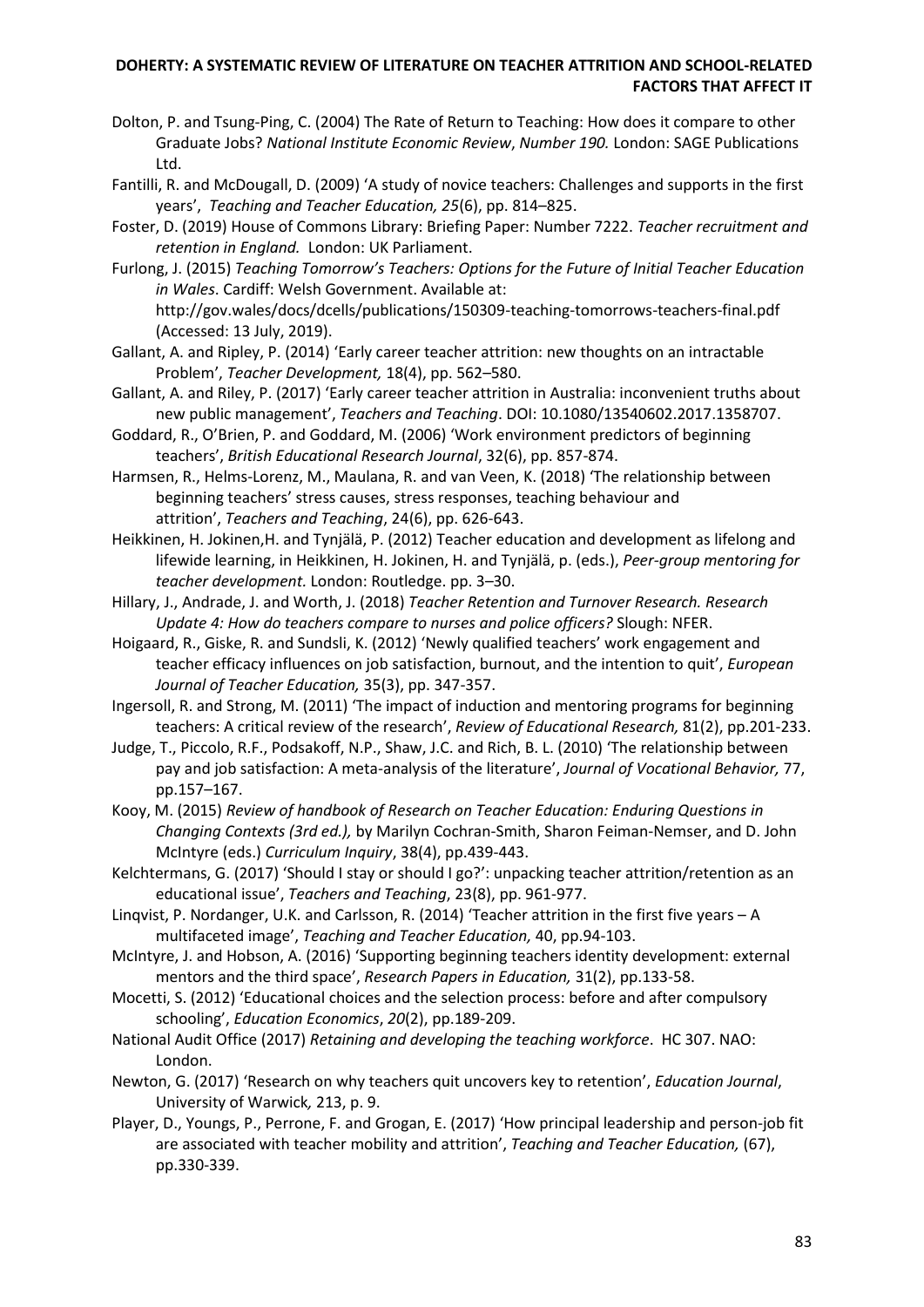- Scutt, K. (2019) *Don't underestimate the importance of school culture for retaining teachers!*  Available at: [https://schoolsweek.co.uk/dont-underestimate-the-importance-of](https://schoolsweek.co.uk/dont-underestimate-the-importance-of-school-culture-for-retaining-teachers/)[school-culture-for-retaining-teachers/](https://schoolsweek.co.uk/dont-underestimate-the-importance-of-school-culture-for-retaining-teachers/) (Accessed: 22 October 2020).
- Sellen, P. (2016) *Teacher Workload and Professional Development in England's Secondary Schools: Insights from TALIS*. London: Education Policy Institute. Available at : [https://epi.org.uk/wp](https://epi.org.uk/wp-content/uploads/2016/10/TeacherWorkload_EPI.pdf)[content/uploads/2016/10/TeacherWorkload\\_EPI.pdf.](https://epi.org.uk/wp-content/uploads/2016/10/TeacherWorkload_EPI.pdf) (Accessed: 03 October, 2019).
- Sibieta, L. (2018) *The teacher labour market in England: shortages, subject expertise and incentives Education Policy Institute Briefing Paper*. London: EPI.
- Simon, N. S. and Johnson, S. M. (2015) 'Teacher turnover in high-poverty schools: What we know and can do', *Teachers College Record*, 117, pp.1–36. Available at: http://isites.harvard.edu/fs/docs/icb.topic1231814.files/TeacherTurnover in High-Poverty Schools.pdf. (Accessed 10 September, 2019).
- Sims, S. (2016) *High-Stakes Accountability and Teacher Turnover: how do different school inspection judgements affect teachers' decisions to leave their school?* (No. 16-14). London: Department of Quantitative Social Science-UCL Institute of Education, University College London.
- Sims, S. (2017) *TALIS 2013: Working Conditions, Teacher Job Satisfaction and Retention Statistical working paper.* London: Datalab. DfE.
- Smithers, A. and Robinson, P. (2003) *Factors Affecting Teachers' Decisions to Leave the Profession.* Research Report No. 430. Liverpool: University of Liverpool: Centre for Education and Employment Research.
- Spencer, P., Harrop, S., Thomas, J. and Cain, T. (2018) 'The professional development needs of early career teachers, and the extent to which they are met: a survey of teachers in England', *Professional Development in Education*, 44(1), pp.33-46.
- Struyven, K. and Vanthournout, G. (2014) 'Teachers' exit decisions: An investigation into the reasons why newly qualified teachers fail to enter the teaching profession or why those who do enter do not continue teaching', *Teaching and Teacher Education*, 43, pp. 37-45.
- Sutcher, L., Darling-Hammond, L. and Carver-Thomas, D. (2016) *A Coming Crisis in Teaching? Teacher Supply, Demand, and Shortages in the U.S*. Palo Alto, CA: Learning Policy Institute
- Sutton Trust (2011) *Improving the Impact of Teachers on Pupil Achievement in the UK* Interim Findings*.* London: Sutton Trust.
- Teacher Workload Advisory Group (2018) *Making data work: Report of the Teacher Workload Advisory Group:* London: DfE. Available at : [https://www.gov.uk/government/publications/teacher-workload-advisory-group-report-and](https://www.gov.uk/government/publications/teacher-workload-advisory-group-report-and-government-response)[government-response.](https://www.gov.uk/government/publications/teacher-workload-advisory-group-report-and-government-response) (Accessed: 01 October, 2019).
- Towers, E. and Maguire, M. (2017) 'Leaving or staying in teaching: a 'vignette' of an experienced urban teacher 'leaver' of a London primary school', *Teachers and Teaching Theory and Practice,* 23(8), pp. 946-960. Available at:

[https://www.tandfonline.com/doi/abs/10.1080/13540602.2017.1358703?src=recsys&journal](https://www.tandfonline.com/doi/abs/10.1080/13540602.2017.1358703?src=recsys&journalCode=ctat20) [Code=ctat20](https://www.tandfonline.com/doi/abs/10.1080/13540602.2017.1358703?src=recsys&journalCode=ctat20) (Accessed: 22 October 2020).

- Valtierra, K. and Michalec, P. (2017) 'Guiding the Inner Lives of Early Career Teachers'*, Curriculum & Teaching Dialogue*, 19(1-2), pp.19-33.
- Walker, M., Worth, J. and Van den Brande, J. (2019) *Teacher Workload Survey 2019 Research report.* October. Slough: NFER.
- Worth, J., Bamford, S. and Durbin, B. (2015) *Should I Stay or Should I Go? NFER Analysis of Teachers Joining and Leaving the Profession.* Slough: NFER. Available at: https://www.nfer.ac.uk/media/1924/lfsa01.pdf (Accessed: 2nd September, 2019).

Worth, J. and de Lazzari, J. (2017) *Teacher Retention and Turnover Research. Research Update 1. Teacher Retention by Subject.* Slough: NFER.

Worth, J. (2017) *Teacher retention and turnover research. Research Update 2: Teacher Dynamics in Multi-Academy Trusts*. Slough: NFER.